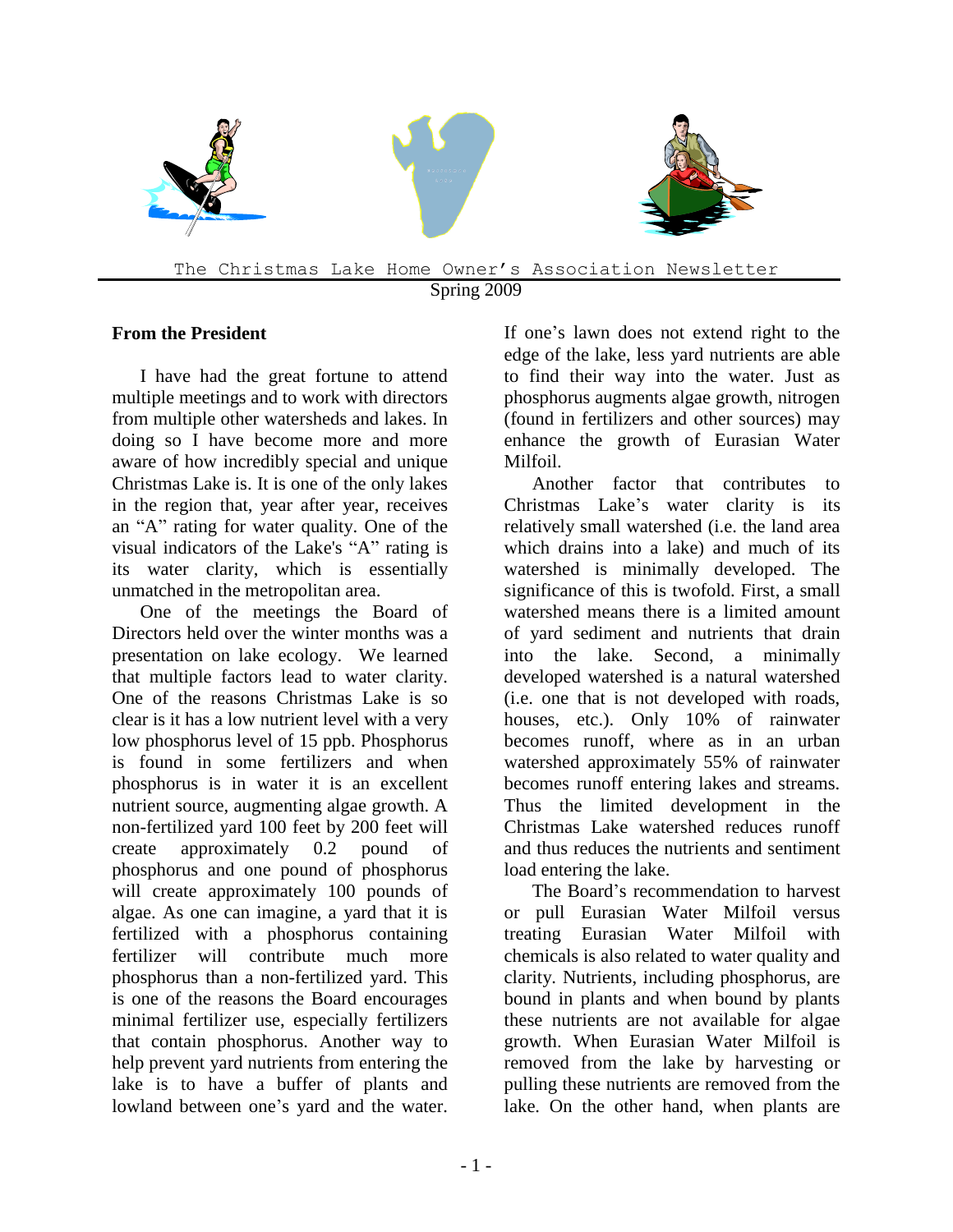killed by chemicals means, the dead plants decompose in the water releasing their nutrients (including phosphorus) causing algae blooms.

I would like to describe the association between phosphorus levels, algae, dissolved oxygen, zooplankton, anaerobic metabolism of sentiment, and water clarity but space is limited. So if you are interested please feel free to call me or talk to me when you see me around the lake.

I hope everyone has a marvelous summer on and around the lake!

*Ron Mason*

#### **Annual Meeting**

The Christmas Lake Homeowners Association Annual Meeting was held on May 5 at the Excelsior Elementary School. About 40 residents attended. The PowerPoint slides used at the meeting are available on the website.

The big issue that is still with us is EWM. The Board has decided to let each homeowner harvest or pull EWM according to their own needs and interests. The CLHA will schedule a week in late June when the lake harvester will be on the lake. Homeowners who desire to harvest can contact Rick Thompson of Midwest Weed Harvesting at (763) 238-1012. Please do not call Gregg Swirtz for your own harvesting needs – deal directly with Rick. If you would like hand pulling of EWM, contact Tom Suerph at Waterfront Restoration, (888) 381-9746.

The Board agreed to hire Blue Water Science to perform analyses of the lake this summer and present the findings to the Board in the fall for better decision making to preserve the future of Christmas Lake. The findings will be made available to the membership.

### **11 th Annual Christmas Lake Run/Walk**

The 11<sup>th</sup> Annual Christmas Lake Fun Run/Walk was held on Memorial Day, May 25, at 9:00. Last year, we contributed \$2,140 to the Intercongregational Food Shelf. This year's proceeds will be sent to a deserving charity chosen by the Association Board members. Suggestions are welcome.

#### **Annual Dues**

This year's dues are based on no harvesting being done by the CLHA but continuing to build up the association balance in preparation for the CLHA portion of the Curry Creek Restoration project assuming that it will begin at some time in the future. Please remit your check for \$50 to the Association Treasurer, Harley Feldman, 5635 Christmas Lake Point, Shorewood, MN 55331.

#### **Boating Safety Classes**

Dave and Peggy Schultz are working with Walk On Water to produce a boat safety video that will be available to the CLHA. The Board supported a \$2,000 donation to WOW from the Schultz's to help produce this video. It should be available later this summer.

## **July 4th Activities**

Last year's theme for the parade and dock contest was "Minnesota Historical Event". There were many outstanding entries. Below are pictures of the winning entries and the annual poem. The 2009 theme is "Rock and Roll". We are looking for a volunteer family to host this year's after party. Please contact Ron Mason or Harley Feldman if you would like to host the party.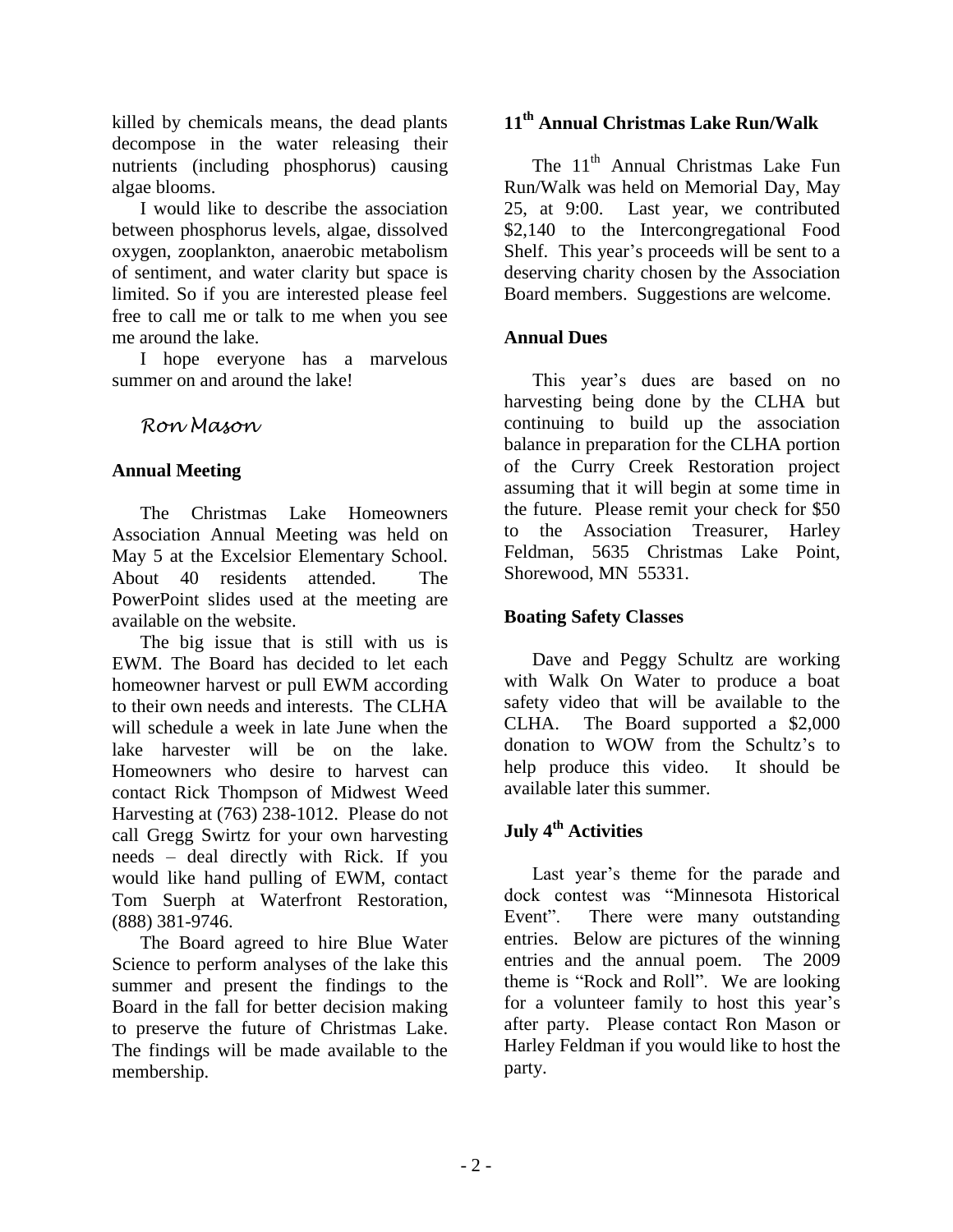

**Eagle Boat – "Mayo Doctors" (Larsons and Meiusis)**



**Shark – "Minnesota Royalty" (Meyers)**



**Eagle Dock – "West Nile" (Punkes and friends)**



**Eager Beaver – "Loon-A-Tic" (Cunninghams)**



**HM - "Good-Bye Northwest Airlines" (Raineys)**



**HM - "Charles Schultz" (Newhouses)**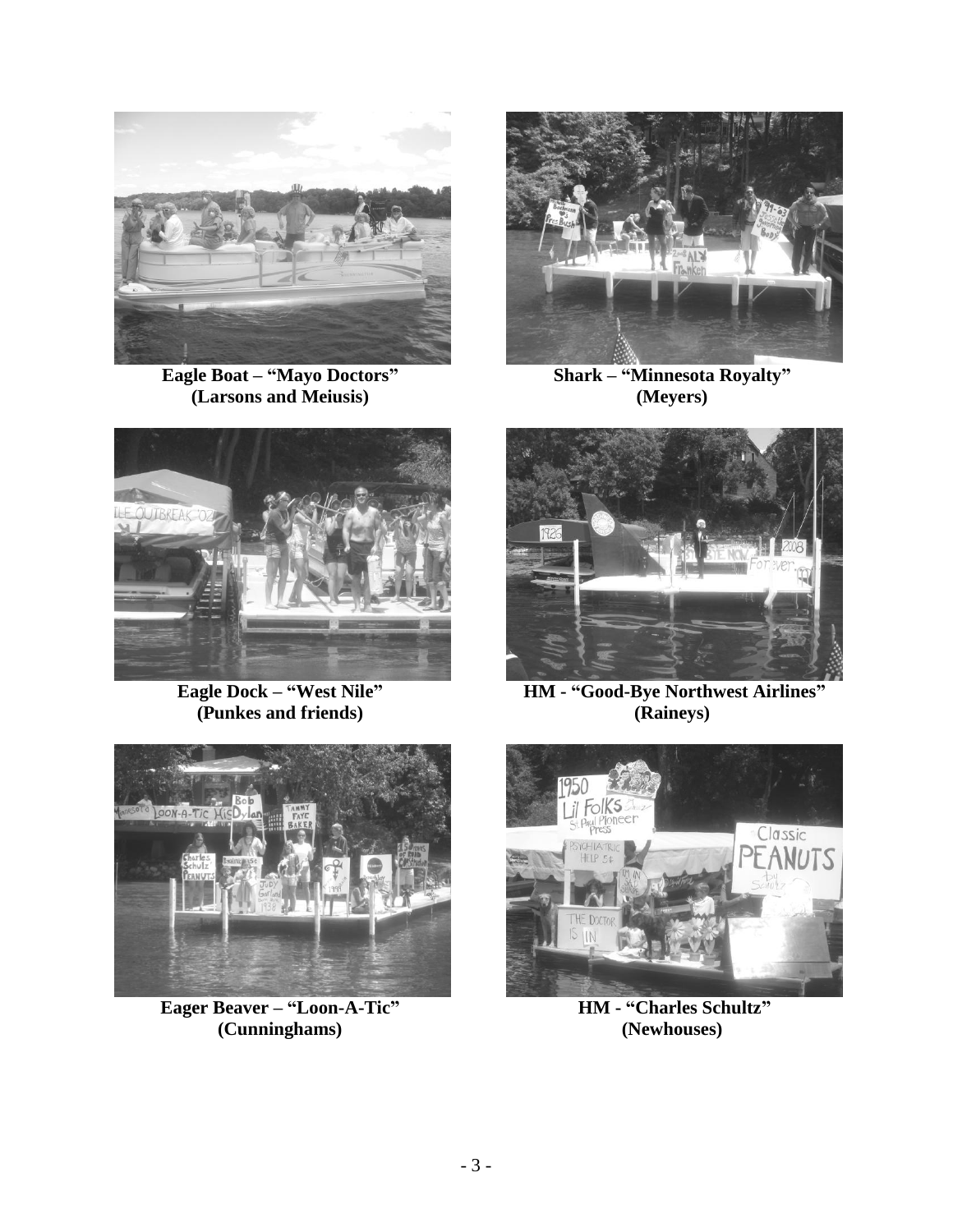*Christmas Lake – July 4th, 2008*

by Harley Feldman

Here we are again, the best day of the year The weatherman scheduled a good one, he deserves a great cheer.

There was running in Excelsior, two miles and 10K The Firecracker Run, started this very special day.

A "Minnesota Historical Event", was the theme for this year A sesquicentennial to celebrate, and the events that endured.

The judges were the Chris and Dennis, Jack and Deanne Kelly, Adam and Harley, and the entire Mason clan.

The Eagle Boat Award, goes to the very best boat It takes cleverness and courage, to make the chosen event float.

The Eagle Dock Award, goes to the very best dock That is special to see, and causes the judges to rock.

The Eager Beaver Award, goes to the best group display The more kids, the better, for them it is play.

The Shark Award is special, a very high honor It is one of those displays, people wished was a goner.

Fagerlees and Saunders, had the "Miracle on Ice" And the hockey players aboard, with the Russians were not nice.

The Larsons and Meiusis, had Mayo doctors galore And the surgeon with clippers, she was ready to gore.

What was that fire, burning on the Twiford's boat? It was the Hinckley Great Fire, and on the lake it did float.

Who was that Viking, and what was he doing? For the Josephs on Al & Almas, it turned into a big suing.

The Halloween Blizzard for days, was depicted by the Obergs Even though it is July, it looked like a snow berg.

The Lords were for Humphrey, and patriotic for sure Even though he lost the election, his legacy dues endure.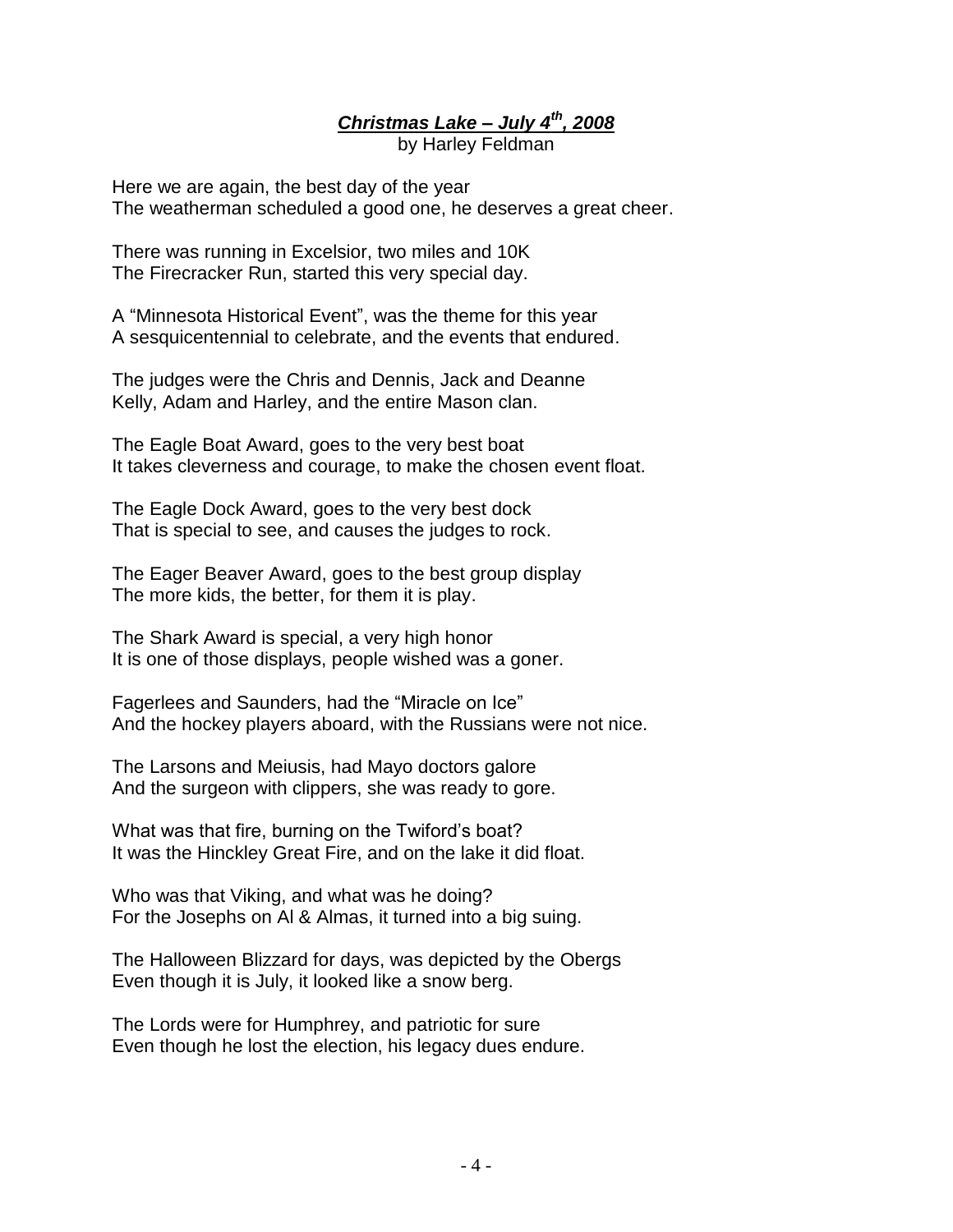The Gullicksons were trucking, until they ran into a strike The truckers were yelling, and it caused a big bite.

Dorothy was born, by the Wetzels in Grand Rapids She was incredibly cute, and definitely not placid.

Babe the blue Cow, herded to the dock by the Becks It was completely blue, with absolutely no specks.

The Larson's dock was crowded, celebrated with local beer The dock was an excuse, for them to have cheer.

You know those Twins, the Novaczyks did draft While they were sailing as in real life, a player fell off the aft.

There was a strange sound, coming from the Punke's dock Infested with West Nile Virus, the bug bites were a shock.

The Dougans had fur traders, on the bow was their teepee They should have used paddles, to help find the sea.

The Peterson Commander was in evidence, with full regalia displayed It was a memory of Jim, and the legacy that he made.

The Raineys dock, had the Northwest red tail Julie was lamenting, the Delta demise of that tail.

All of the Peanuts characters, were on the Newhouse dock The doctor was in, and Lucy was part of the flock.

Loon-a-Tic History, was displayed by the Cunninghams Paul Bunyan and Tammy Faye, they deserved a big hand.

Al Franken and Jesse, and Larry Craig in the bathroom The Meyers had everything, even chest filling balloons.

The Fayfields were celebrating, four generations of parade While not exactly a State event, their dock deserved a good grade.

We've heard all about the entrants, docks and boats aplenty Now to the awards, giving a few from the many.

There are honorable mentions, several to be sure The Raineys were most sincere, and Delta is not the cure.